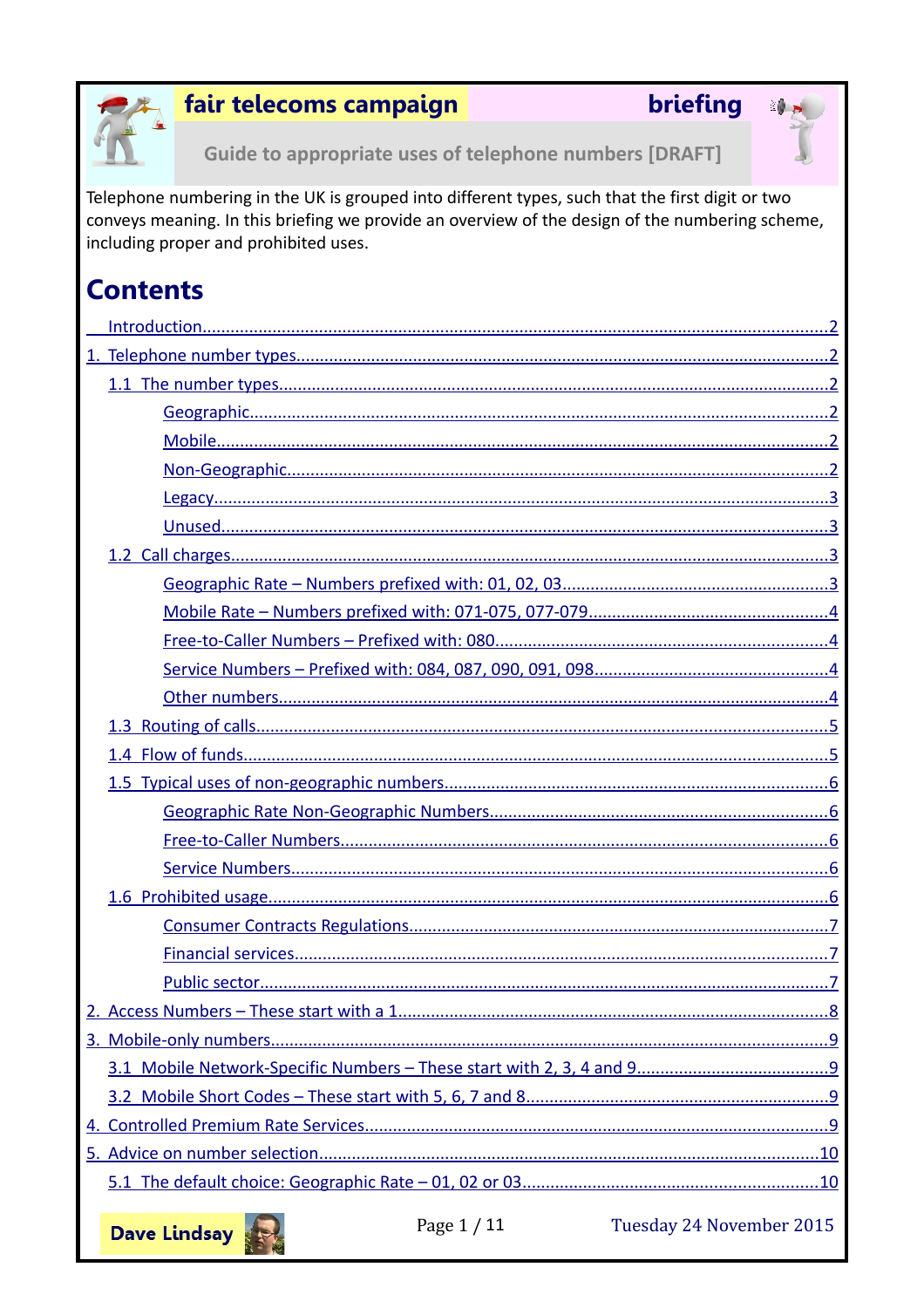

**Guide to appropriate uses of telephone numbers [DRAFT]**

# <span id="page-1-0"></span>**Introduction**

The UK numbering plan<sup>[1](#page-1-6)</sup> gives structure and conveys meaning to the caller. In recent years Ofcom, the telecommunications regulator, has made changes which have brought clarity. There is, however, still work to do, so some prefixes of lesser-used number types do appear out of place.

This briefing offers guidance to organisations in selection of incoming phone number as well as call cost information. Some types of number are not allowed in certain circumstances, and this is covered.

The default choice is a Geographic Rate number, with it being free of any incidental charge for the vast majority of callers. This could be a 03-prefixed non-geographic number or a conventional geographic number starting with 01 or 02. More on this on page [10.](#page-9-1)

# <span id="page-1-5"></span>**1. Telephone number types**

In the UK, the national trunk dialling prefix is 0. The international dialling prefix is 00, which takes the place of the preceding '+' on an international number when calling from a landline.

Local geographic numbers begin with anything from 2 to 9. From landlines geographic numbers with the same code can be called without the code for most geographic codes. In a few areas local dialling has been closed, meaning that the code must be dialled even where the caller's code is the same as that being called.

## <span id="page-1-4"></span>**1.1 The number types**

### <span id="page-1-3"></span>**Geographic**

**01, 02**: Traditionally used for fixed telephone lines.

### <span id="page-1-2"></span>**Mobile**

**071-075, 077-079**: Mobile telephone services.

### <span id="page-1-1"></span>**Non-Geographic**

These are generally used by businesses and other corporate organisations, although private individuals are free to use them if they so wish.

 **03**: Geographic Rate Non-Geographic Numbers: Used by businesses, other organisations and private individuals.

**Dave Lindsay** 

Page 2 / 11 Tuesday 24 November 2015

<span id="page-1-6"></span><sup>1</sup> Ofcom – Stakeholders / Telecoms / Telecoms numbering – hyperlink "the National Telephone Numbering Plan (PDF)": <http://stakeholders.ofcom.org.uk/telecoms/numbering/>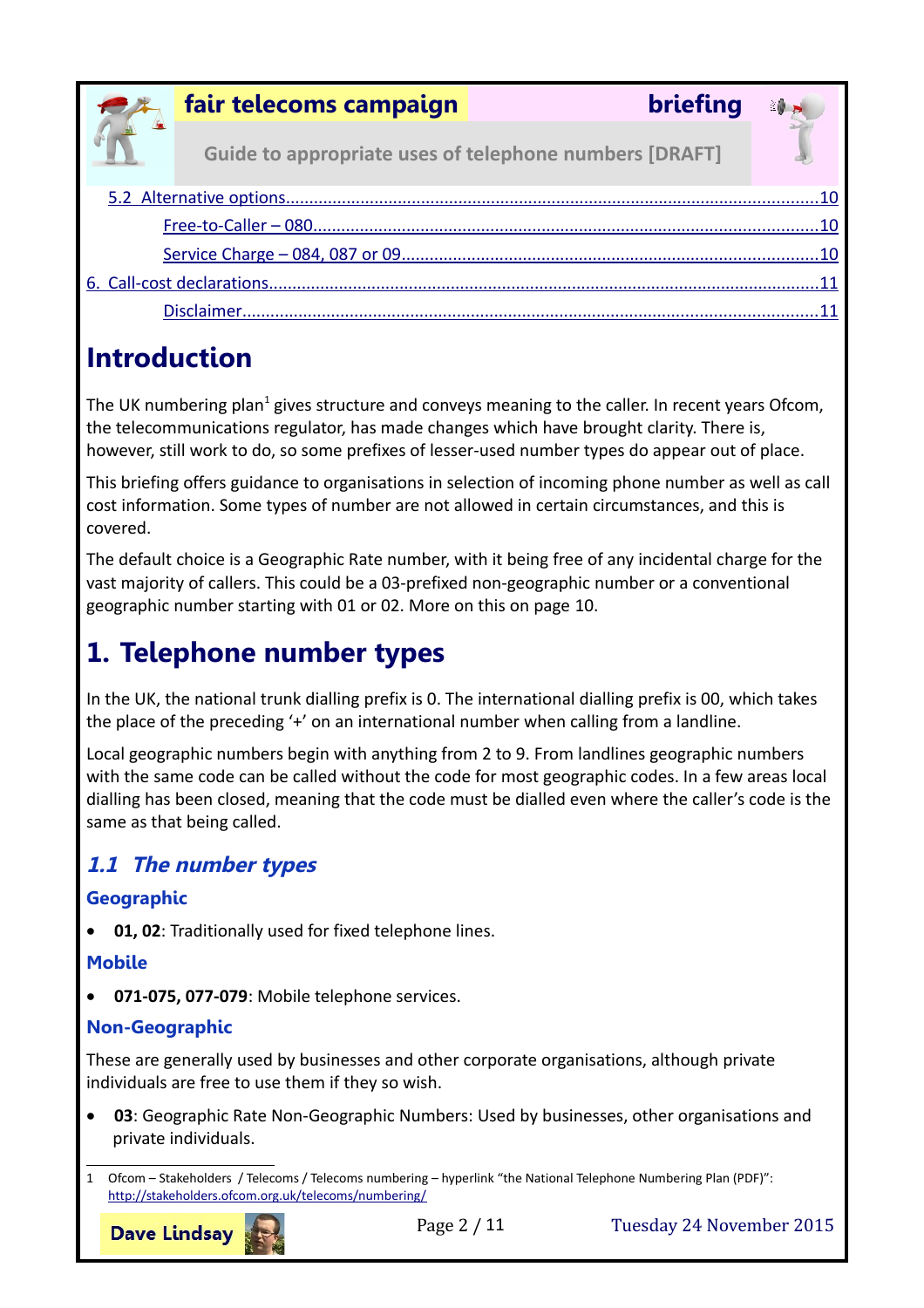



**Guide to appropriate uses of telephone numbers [DRAFT]**

- **080**: Free-to-Caller Numbers: Used by businesses and other organisations and mean that *all* calls are free of charge.
- **084, 087, 09**: Service Numbers: Non-geographic numbers where businesses, other organisations and private individuals impose a Service Charge on callers.

#### <span id="page-2-3"></span>**Legacy**

These are numbers that have still to be reviewed by Ofcom or are to be scrapped.

- **070**: Personal Numbers (to be reviewed by Ofcom in 2016).
- **076**[2](#page-2-4) : Radiopaging Numbers (to be reviewed by Ofcom in 2016).
- **0500**: Legacy Freephone Numbers (to be withdrawn in June 2017).
- **055**: Corporate Numbers: Allocated to organisations (to be reviewed by Ofcom in 2016).
- **056**: VoIP services (to be reviewed by Ofcom in 2016).

#### <span id="page-2-2"></span>**Unused**

**04, 05, 06**: Unused prefixes.

## <span id="page-2-1"></span>**1.2 Call charges**

For most number types the exact retail price to call is set by the telephone provider and tariff the caller is subscribed to.

### <span id="page-2-0"></span>**Geographic Rate – Numbers prefixed with: 01, 02, 03**

This is a generic term for the price of calling Geographic Numbers and 03-prefixed Geographic Rate Non-Geographic Numbers. The rule that 03 numbers are billed at Geographic Rate, including being part of inclusive packages, is one imposed by Ofcom on all landline and mobile operators<sup>[3](#page-2-5)</sup>.

The incidental cost of Geographic Rate calls is generally zero. This is because telephone services are usually purchased with inclusive calls. High 'per minute' charges applying outside of packages, these "penalty" charges being there to incentivise selection of the plan which covers calls one is likely to make.

There is thus no difference in the price of calling 'local' geographic destinations as against 'national' ones. This has been the case for over 10 years now!

#### *Calling from landlines*

Landline providers offer packages with inclusive calls during different time periods. There are three types of landline packages which include calls at weekends, evenings and weekends, and any time.

While there are generally no limits on call volumes, providers do start charging for calls which last longer than an hour (some may allow a bit longer). The advice is to redial in order to avoid these charges.

<sup>3</sup> Ofcom – "Ask us – Telephone – What are 03 numbers?": http://ask.ofcom.org.uk/help/telephone/03number



Page 3 / 11 Tuesday 24 November 2015

<span id="page-2-5"></span><span id="page-2-4"></span><sup>2</sup> With the exception of 07624 which is allocated to radiopaging services and mobile services in Isle of Man.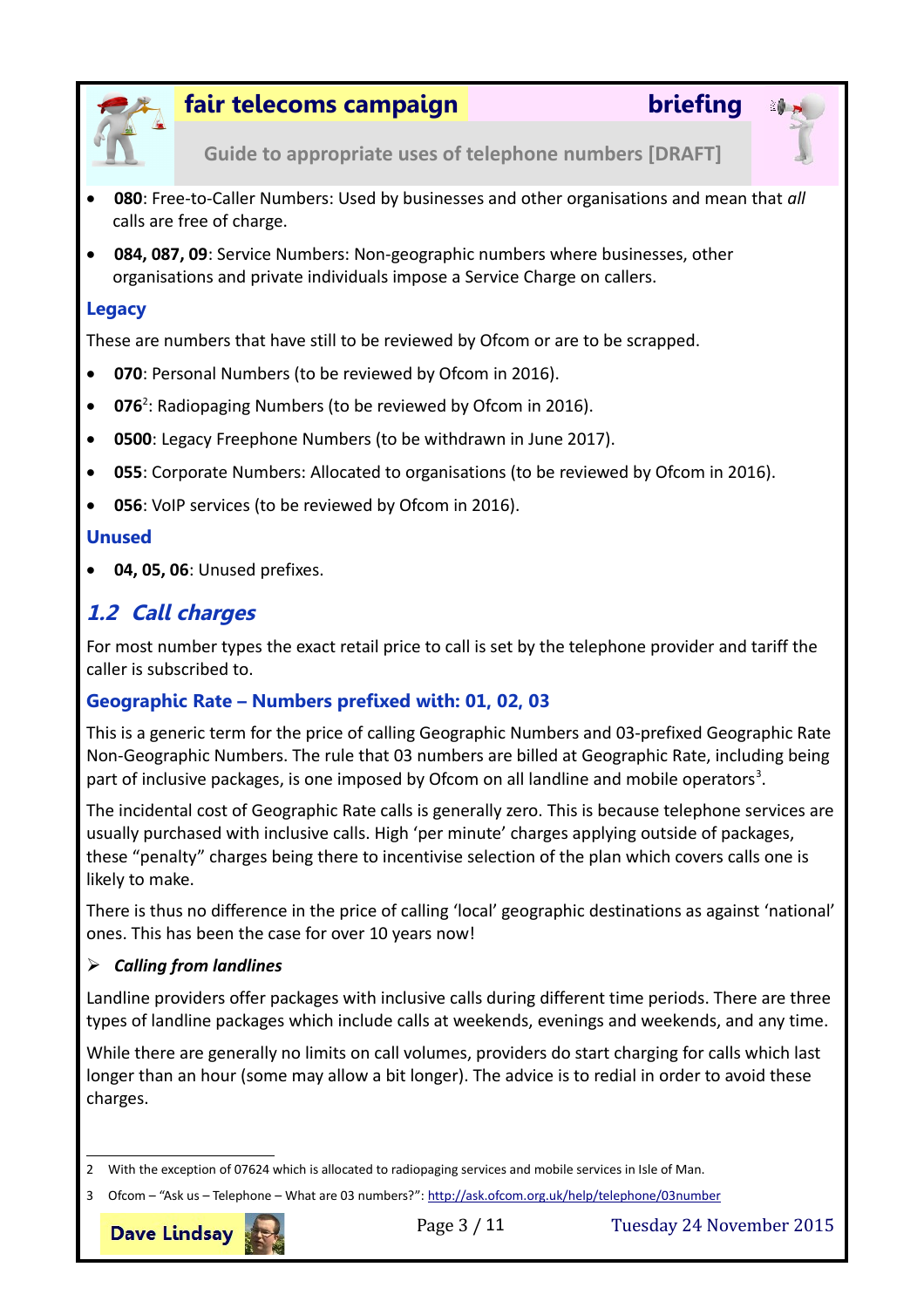



**Guide to appropriate uses of telephone numbers [DRAFT]**

As already explained, penalty charges apply to calls made outside of a subscriber's plan. It is important to emphasise their effect in that normal calls are zero rated. Inclusive packages are no longer a luxury, quite the contrary in fact.

#### *Calling from mobiles*

Mobile operators offer plans with differing numbers of inclusive minutes that apply at all times. While unlimited plans are available, subject to "fair usage", they apply only to a minority of mobile subscriptions.

### <span id="page-3-2"></span>**Mobile Rate – Numbers prefixed with: 071-075, 077-079**

#### *Calling from mobiles*

Calling Mobile Numbers from a mobile phone costs the same as calling Geographic and 03 numbers. This is usually from bundled minutes, as with geographic numbers. So, Mobile Rate from a mobile phone is the same as Geographic Rate.

Mobile operators often exclude, from their inclusive plans, calls to Jersey, Guernsey and Isle of Man geographic and mobile numbers.

#### *Calling from landlines*

The cost of dialling Mobile Numbers from landlines is invariably at a premium to that of Geographic Numbers. This is despite dramatic reductions in the cost of the underlying termination (or wholesale) charges, instigated by Ofcom. Some providers offer finite bundles for ringing Mobile Numbers.

*Prior to May 2015, termination rates for some Mobile Number blocks was as high as 15p per minute, this resulting in higher retail charges. Ofcom closed this loophole and termination rates for numbers starting 071 to 075 and 077 to 079 and registered in the UK must thereafter be 0.68p per minute or less. Further reductions are to take effect in April 2016 and April 2017.*

### <span id="page-3-1"></span>**Free-to-Caller Numbers – Prefixed with: 080**

These are free of charge from landlines and, since  $1<sup>st</sup>$  July 2015, free from mobile telephones too.

### <span id="page-3-0"></span>**Service Numbers – Prefixed with: 084, 087, 090, 091, 098**

These are numbers with an Access Charge paid to the benefit of the caller's telephone provider and a Service Charge paid to the benefit of the called party.

Each telephone service has one Access Charge which applies to all Service Numbers, and each Service Number has a single level of Service Charge which applies irrespective of telephone service used to make the call. The cost of any one call is the sum of the caller's Access Charge and the Service Charge applicable to the number in question.

The level of Access Charge is set by the originating provider and the Service Charge is ultimately set by the organisation being called, by virtue of its selection of number.

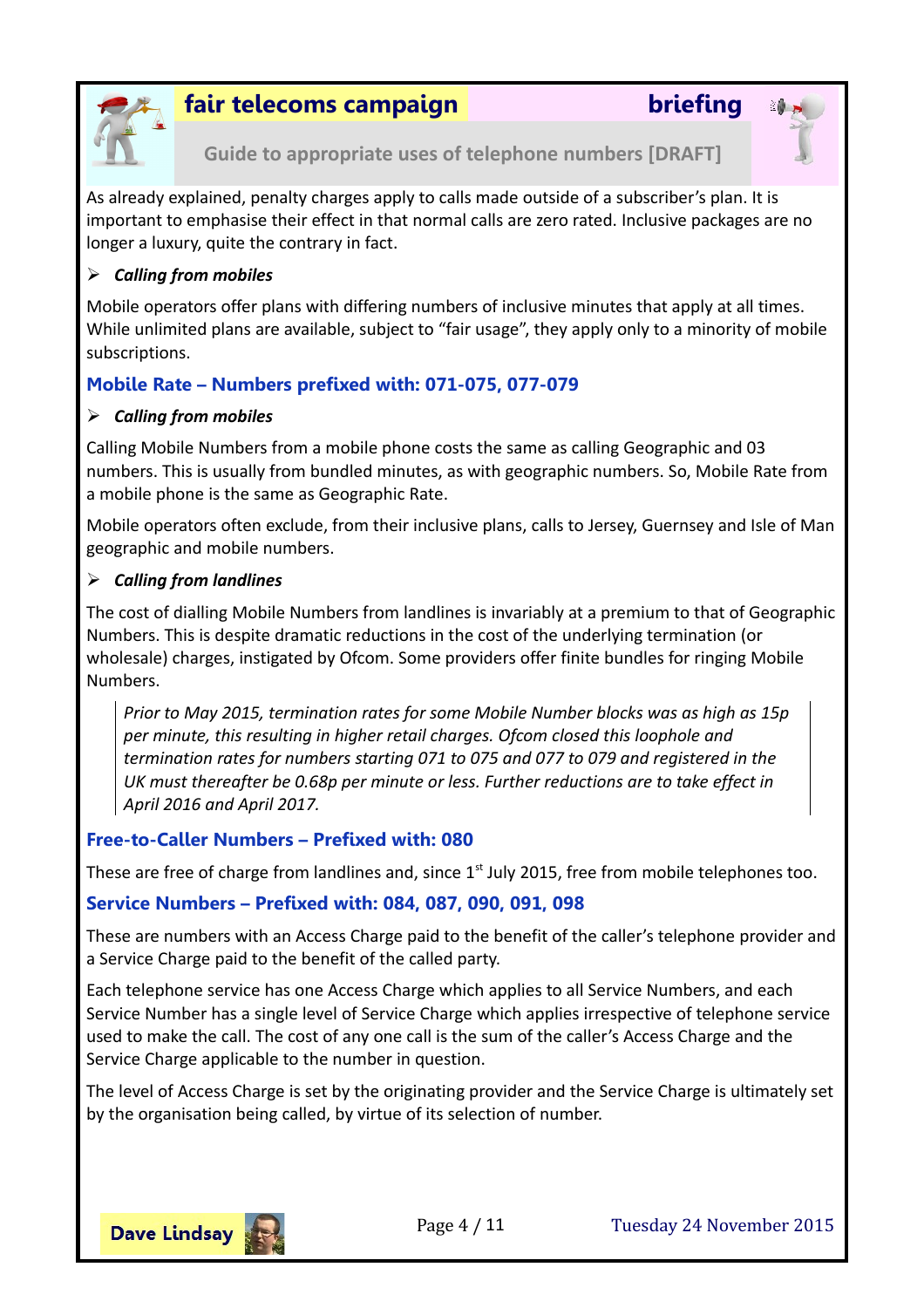



**Guide to appropriate uses of telephone numbers [DRAFT]**

#### <span id="page-4-2"></span>**Other numbers**

Numbers other than those already mentioned have been or are to be subject to review by Ofcom. They are the final pieces in the jigsaw as far as tidying up the numbering plan goes.

Originally allocated to Mercury Communications in the 1980s, the 0500 prefix is to be withdrawn in June 2017. These numbers are free to dial from landlines, but are chargeable from mobiles.

Personal Numbers, which are prefixed with 070, are often mistaken for Mobile Numbers when they are not. Call charges are higher than to mobile phones, with inclusive mobile minutes not covering them. Personal Numbers are to be the subject of review by Ofcom in 2016.

The 055, 056 and 076 prefixes have a myriad of charges and all are to be the subject of review by Ofcom in 2016.

## <span id="page-4-1"></span>**1.3 Routing of calls**

 Calls to standard Geographic Numbers (which begin 01 and 02) and Mobile Numbers (which begin 071 through to 075, and 077 through to 079) follow a direct route from the caller's telephone network to the call recipient's telephone network.

The caller's provider has to pay a small termination fee – a wholesale charge, if you like – to the call recipient's telephone provider. In some cases, the call recipient may choose to forward the call to some other destination and this is entirely at their own expense.

 Calls to other non-geographic numbers are initially routed to the telecoms company that controls the number. It then forwards the call on to the destination Geographic Number or Mobile Number, this being known as a number translation service (NTS).

As the call passes through multiple legs there are additional call handling costs on top of the final termination fee. Where the number carries a Service Charge, that charge may cover the cost of onward conveyance, either in full or in part.

## <span id="page-4-0"></span>**1.4 Flow of funds**

 Cost-neutral numbers are where the caller pays their own telephone provider to connect and convey the call: **01, 02, 03, 071-075, 077-079**

*The 'wholesale' onward termination rate for calls to standard geographic 01 and 02 numbers, non-geographic 03 numbers and standard mobile 07 numbers is less than a penny per minute and is therefore a negligible amount within the call price.*

*Any additional call handling and forwarding charges, such as those incurred when running an 03 number, or when forwarding a call originally made to a landline or mobile number on to another number, are borne by the called party.*

 With Free-to-Caller Numbers the caller's costs are subsidised by the called party, meaning that they pay nothing for the call: **080**

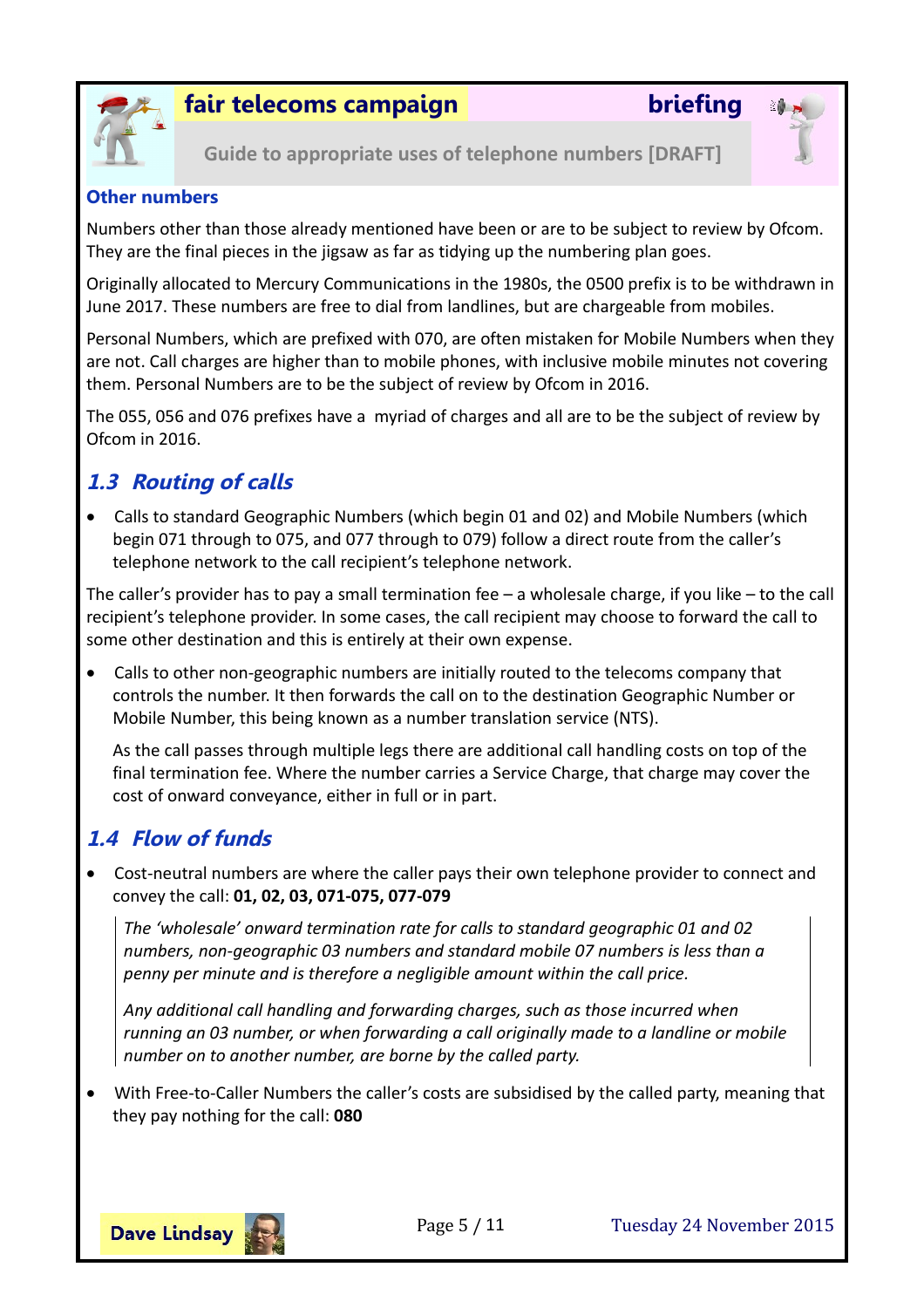



*The called party pays all of the non-geographic call handling and forwarding costs and, as the caller is paying nothing for the call, the called party also compensates the caller's provider by paying them a "call origination fee".*

*This happens in all cases, meaning that the receiving party incurs charges even where the cost of a geographic rate number would also be free for that particular caller.*

 Numbers where the caller pays their your own telephone provider an Access Charge to connect and convey the call and where they also pay a Service Charge to the benefit of the called party and their telephone provider, these known as Service Numbers: **084, 087, 090, 091, 098**

*Access Charges are set by each landline and mobile provider. It is their charge for connecting and conveying the call.*

*The Service Charge is the money that is shared between the service provider (the party called) and their telecoms provider. The Service Charge varies depending on the number called. It can be up to 7p per minute or per call on 084 numbers, up to 13p per minute or per call on 087 numbers and up to £6 per call or £3.60 per minute on 090, 091 and 098 numbers.*

## <span id="page-5-3"></span>**1.5 Typical uses of non-geographic numbers**

#### <span id="page-5-2"></span>**Geographic Rate Non-Geographic Numbers**

While all numbers prefixed with 03 are charged the same, different sub-prefixes have differing usages:

- **030**: Restricted to not-for-profit organisations, charities, public sector services and some other bodies. More detailed guidance is available from Ofcom<sup>[4](#page-5-4)</sup>.
- **034, 037**: These prefixes serve only as migratory path for any organisation which uses the equivalent 084 or 087 number.
- **033**: These are for all types of organisation to use.

Typical services within the 03 range are customer service lines, government and all other types of public services, healthcare services, financial services, sales and enquiry lines, charity helplines and subscription-free conference calling.

#### <span id="page-5-1"></span>**Free-to-Caller Numbers**

 **080**: Customer service lines, sales and enquiry lines, charity helplines, and subscription-based conference calling.

#### <span id="page-5-0"></span>**Service Numbers**

 **084, 087, 0900-0907, 091**: Recorded information lines such as travel information, weather forecasts, horoscopes and sports results, chatlines, voting or competitions by phone, specialist helplines, such as technical support lines, subscription-free conference calling, and charity donations.

**Dave Lindsay** 

<span id="page-5-4"></span><sup>4</sup> Ofcom – Stakeholders / Telecoms / Telecoms numbering / Guidance on telephone numbering / 030 Number Eligibility Guidance: <http://stakeholders.ofcom.org.uk/telecoms/numbering/guidance-tele-no/030-guidance/>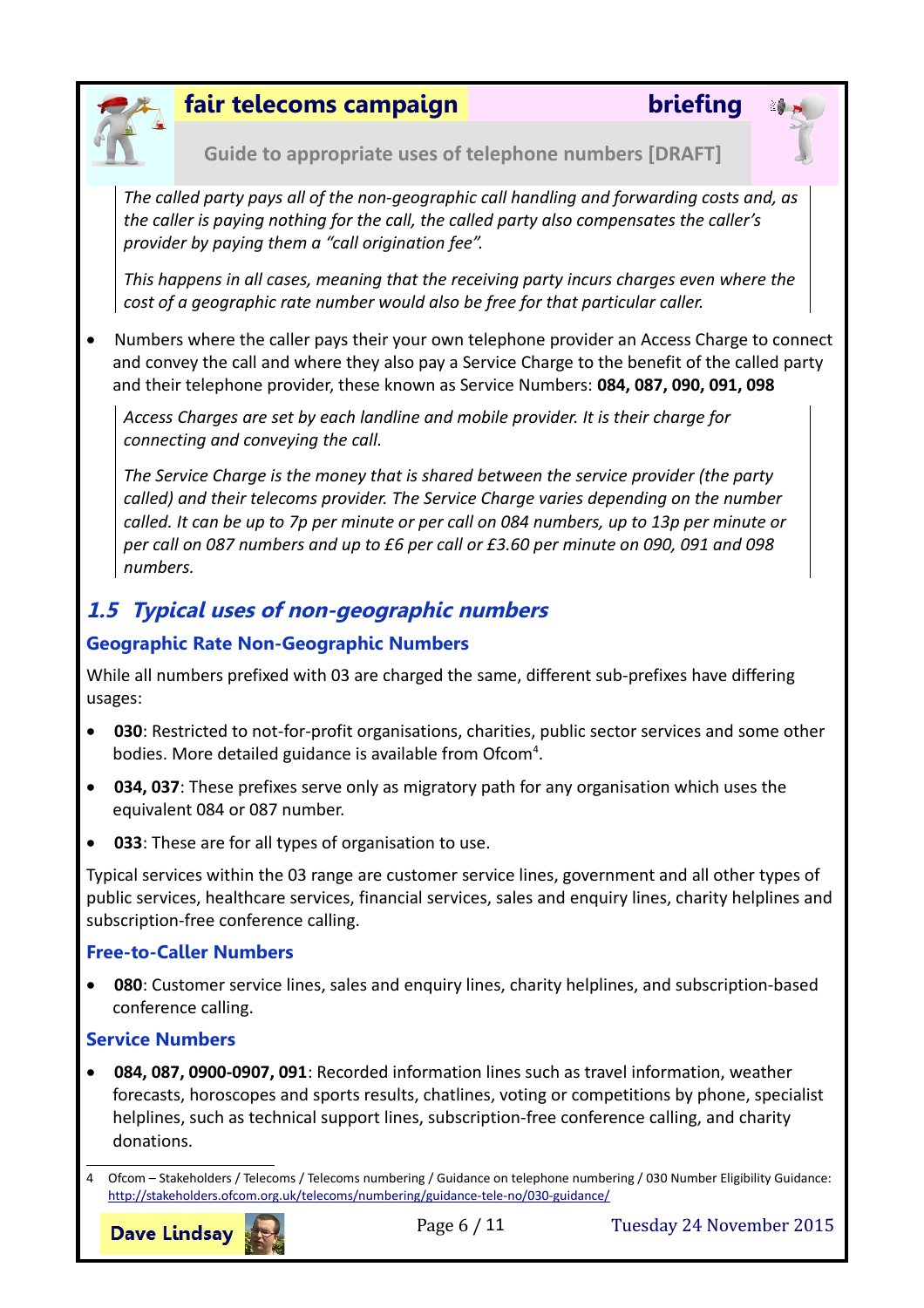

**Guide to appropriate uses of telephone numbers [DRAFT]**

**0908, 0909, 098**: Adult entertainment services.

### <span id="page-6-2"></span>**1.6 Prohibited usage**

Some organisations across various sectors are precluded from using all or some numbers which carry a Service Charge.

#### <span id="page-6-1"></span>**Consumer Contracts Regulations**

Many customer service telephone lines must charge no more than the basic rate, which means they are not allowed to impose a Service Charge on callers. This is covered by Section 41 of the Consumer Contracts (Information, Cancellation and Additional Charges) Regulations 2013<sup>[5](#page-6-3)</sup> and applies to all post-contract purchases with the exception of the following:

- Financial services, including banks and insurance companies, although these are to be covered by a rule to be brought in by the FCA on 26<sup>th</sup> October 2015.
- Gambling.
- Construction, sale of immovable property and residential letting contracts.
- Package travel and timeshare.
- Roundsmen on a regular route.
- Purchases from vending machines.
- Single telecommunications connections such as public payphones and public Wi-Fi, including that provided in establishments such as cafés.

There are no specific regulations for pre-sales enquiry lines or for sales or booking lines using Service Numbers, other than the requirement to declare the Service Charge. It is for consumers to decide whether they wish to do business with an organisation that charges them extra when they buy something or when they make enquiries before buying something.

#### <span id="page-6-0"></span>**Financial services**

The FCA (Financial Conduct Authority), which regulates banks, insurance companies and other financial bodies, requires its members to charge no more than the basic rate for existing business enquiries, as from  $26^{th}$  $26^{th}$  $26^{th}$  October 2015<sup>6</sup>.

This brings the financial services sector into line with most others, as far as telephone call charges are concerned. As with the Consumer Contracts Regulations, pre-sales enquiries can be to Service Numbers.

<span id="page-6-4"></span>6 FCA Policy Statement 15/19 Chapter 3, published July 2015: <https://www.fca.org.uk/static/documents/policy-statements/ps15-19.pdf#page=19>



<span id="page-6-3"></span><sup>5</sup> The Consumer Contracts (Information, Cancellation and Additional Charges) Regulations 2013, Section 41: <http://www.legislation.gov.uk/uksi/2013/3134/regulation/41/made>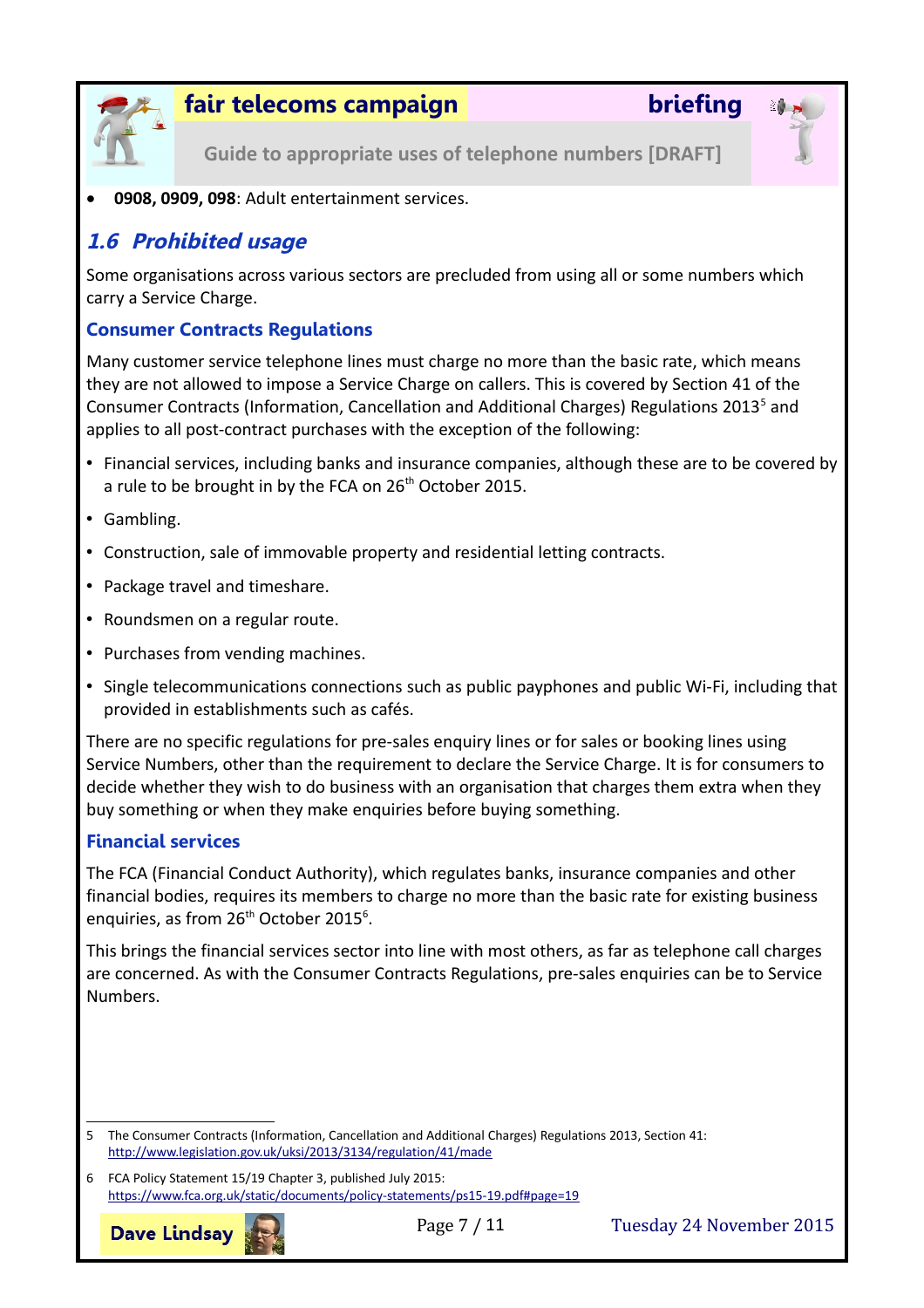



**Guide to appropriate uses of telephone numbers [DRAFT]**

#### <span id="page-7-1"></span>**Public sector**

The Cabinet Office published guidelines for customer service lines across Government departments, their agencies and other public services<sup>[7](#page-7-2)</sup>. This sets out the position that Geographic Rate should be the default choice, which means use of a 01, 02 or 03 prefixed number unless there is a clear case for otherwise.

Rules governing use of phone numbers for NHS services are contained within different Statutory Instruments or contract amendments. Health services are devolved to the Nations, so it is up to each to do as it sees fit. In some cases, one simply copied the wording of another.

Of course, this is all notwithstanding the first principle of the NHS, which is that its services are "free at the point of need". Thus, providers should not be using Service Numbers anyway!

- **NHS Bodies**, which includes hospitals: (NHS Directions: in England for 087 and 09 in 2005 and for 084 in 2009; in Wales for 087 and 09 in 2005 and for 084 in 2009; in Scotland for 087 and 09 in 2005).
- **NHS GP practices** (amendments to GP practice contracts: in England for 087 and 09 in 2005 and for 084 in 2010; in Wales for 087 and 09 in 2006 and for 084 in 2010; in Scotland for 087 and 09 in 2005 and for 084 in 2015; in Northern Ireland for 087 and 09 in 2005)
- **NHS dentists** (amendments to dental practice contracts: in England for 087 and 09 in 2005; in Wales for 087 and 09 in 2006; in Northern Ireland for 087 and 09 in 2005)
- **NHS opticians** (amendments to opthalmist contracts: in England for 087 and 09 in 2005; in Northern Ireland for 087 and 09 in 2005)

# <span id="page-7-0"></span>**2. Access Numbers – These start with a 1**

Access Numbers starting with the digits 100 through to 119 have the same function and, with the exception of the Access Charge for calls to 118 numbers, the same call cost on all landline and mobile networks:

- **100**: Operator assistance, free call.
- **101**: Police non-emergency number, 15p per call.
- **105** (from April 2016): Power cut and blackouts emergency helpline, free call.
- **111**: NHS non-emergency number, free call.
- **112**: Emergency Services (also 999), free call.
- **116XXX**: Helplines of Social Importance, free call.
- **118XXX**: Directory Enquiries numbers with an Access Charge paid to the benefit of the caller's telephone provider and a Service Charge paid to the benefit of the directory enquiries service provider.

Where calls are free, the caller's provider is compensated by the organisation being called.

<span id="page-7-2"></span>Cabinet Office: "HMG guidance for customer service lines", published 26<sup>th</sup> December 2013, GOV.UK: <https://www.gov.uk/government/publications/hmg-guidance-for-customer-service-lines>

**Dave Lindsay** 

Page 8 / 11 Tuesday 24 November 2015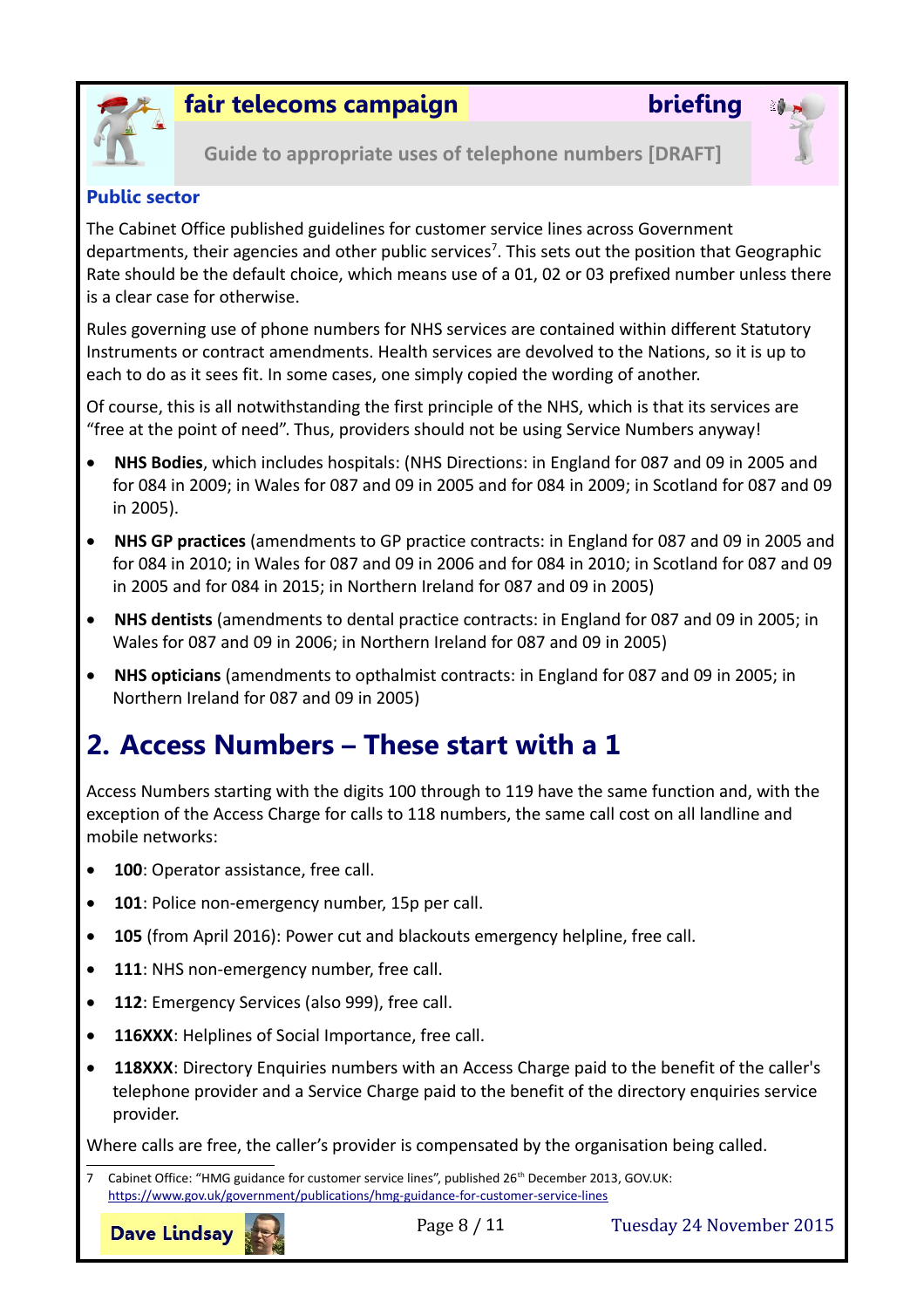

**Guide to appropriate uses of telephone numbers [DRAFT]**

Other Access Numbers vary between networks, as do the call costs:

- **123**: Speaking Clock, always chargeable.
- **150 and others**: Some telephone providers offer 150 or another number for calling their own customer services. These can be free to call or chargeable, as set out by the provider.

# <span id="page-8-3"></span>**3. Mobile-only numbers**

There are two subsets of numbers that are only applicable to mobile telephony.

## <span id="page-8-2"></span>**3.1 Mobile Network-Specific Numbers – These start with 2, 3, 4 and 9**

These are used for the provision of operator-specific functions including customer services, voicemail, top-ups and other automated functions. The number of digits varies.

## <span id="page-8-1"></span>**3.2 Mobile Short Codes – These start with 5, 6, 7 and 8**

Mobile Short Codes are a special type of non-geographic number that can be called only from a mobile phone. They generally consist of five to seven digits.

Mobile Short Codes are used by various automated and interactive services, including: voting on a radio or TV show; various competition lines; responding to marketing; charity donations, and; adult entertainment services.

There are a wide variety of charges for these calls and they fall into several different categories, including: a fixed fee per call; a per minute rate, and; calls which are free. Call charges can be up to £5 per minute (or per call), though most are less than £1. These figures are inclusive of VAT at 20%.

The service provider must state the call charge wherever their number is advertised. There are no clues given as to how the money is shared out between the caller's provider and the service provider and their telecoms provider.

Where calls are free, the caller's provider is compensated by the organisation being called.

# <span id="page-8-0"></span>**4. Controlled Premium Rate Services**

A service is a Controlled Premium Rate Service (CPRS) if at least one of these criterion apply:

- It is a **chatline** (irrespective of call cost or prefix used).
- It is an **adult entertainment** service (irrespective of call cost or prefix used).
- It is a **dial-up internet service** (irrespective of call cost or prefix used).
- The number starts **087** and has a Service Charge of *more than* 7p per minute or per call.
- The number starts **090**, **091** or **098** and has a Service Charge of *more than* 7p per minute or per call.
- The number starts **118** and has a Service Charge of *more than* 7p per minute or per call.



Page 9 / 11 Tuesday 24 November 2015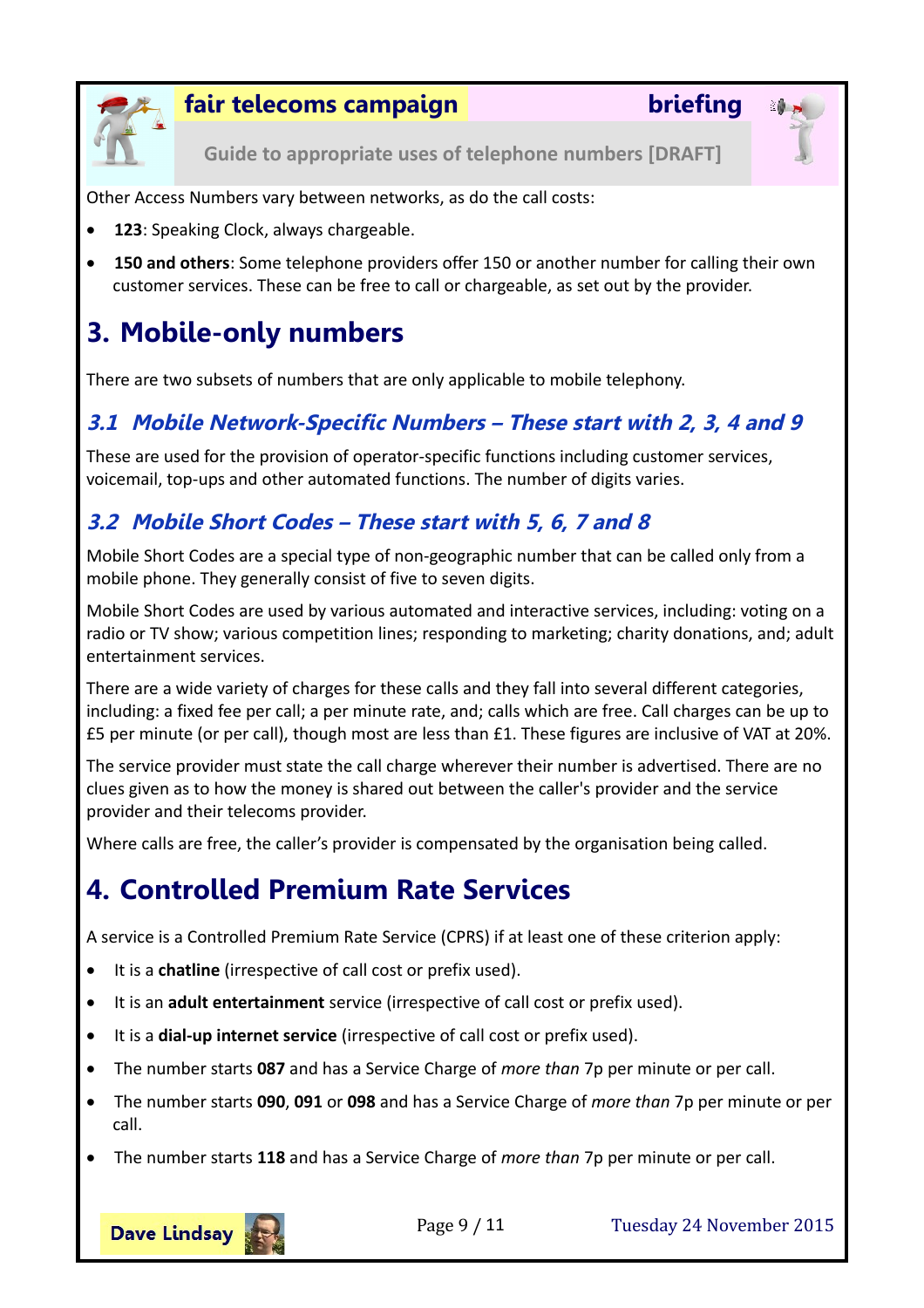



**Guide to appropriate uses of telephone numbers [DRAFT]**

 It has an **enhanced termination fee** that is *more than* 10p per minute, inclusive of VAT (this applies to many Mobile Short Codes as well as some of the numbers starting 055, 070 and 076).

This definition of CPRS is set out by Ofcom in the PRS Condition<sup>[8](#page-9-4)</sup>. Threshold rates quoted above are inclusive of VAT at 20%, although the Condition gives them VAT exclusive. Where a service is deemed a CPRS, it must comply with the PhonepayPlus Code of Practice<sup>[9](#page-9-5)</sup>.

# <span id="page-9-1"></span>**5. Advice on number selection**

## <span id="page-9-0"></span>**5.1 The default choice: Geographic Rate – 01, 02 or 03**

Organisations should view Geographic Rate numbers as the default choice – it attracting a neutral call charge. For most telephone users these calls are zero-rated as telephone services are usually purchased with inclusive calls. It is good practice to avoid use of the word "free" with respect to Geographic Rate inclusive calls so as to avoid confusion with Free-to-Caller Numbers which begin with 080.

Where a non-geographic number is required then this should be prefixed 03, which is charged as per Geographic Numbers from all landlines and mobiles, and which forms part of inclusive packages.

## <span id="page-9-3"></span>**5.2 Alternative options**

There are two principle choices other than the neutral option of a Geographic Rate number. These are to either subsidise the caller's charge or to receive a subsidy from the caller. Both carry caveats which are explained below.

### <span id="page-9-2"></span>**Free-to-Caller – 080**

This is often referred to as "freephone". As a result of UK Calling in July 2015 all numbers beginning with 0800 and 0808 are free to call from mobiles, as well as from landlines and payphones.

We suggest that Free-to-Caller Numbers should be used only when it is imperative that all calls be free. This is because, as explained above, most people can call Geographic Rate numbers within the allowances of their inclusive call plan on their landline or on their mobile.

An example use for a Free-to-Caller Number is for a socially important service. Callers on low incomes may rely on pay as you go mobiles which, for callers without an inclusive allowance, often charge exorbitant rates for calls to Geographic and 03 Numbers.

The point is that in providing (at extra expense to the call recipient) a number that is free to call for all callers, many of those callers could have called a Geographic Rate number using their inclusive allowance (which would incur no incidental call charge).

<span id="page-9-5"></span><sup>9</sup> PhonepayPlus "Code of Practice":<http://www.phonepayplus.org.uk/for-business/code-of-practice>



<span id="page-9-4"></span><sup>8</sup> Ofcom Statement "Simplifying non-geographic numbers – change of implementation date", published 26<sup>th</sup> Feb 2015, page 17: [http://stakeholders.ofcom.org.uk/binaries/consultations/simplifying-non-geographic](http://stakeholders.ofcom.org.uk/binaries/consultations/simplifying-non-geographic-numbers/statement/NGCS_revised_date_statement.pdf)[numbers/statement/NGCS\\_revised\\_date\\_statement.pdf](http://stakeholders.ofcom.org.uk/binaries/consultations/simplifying-non-geographic-numbers/statement/NGCS_revised_date_statement.pdf)